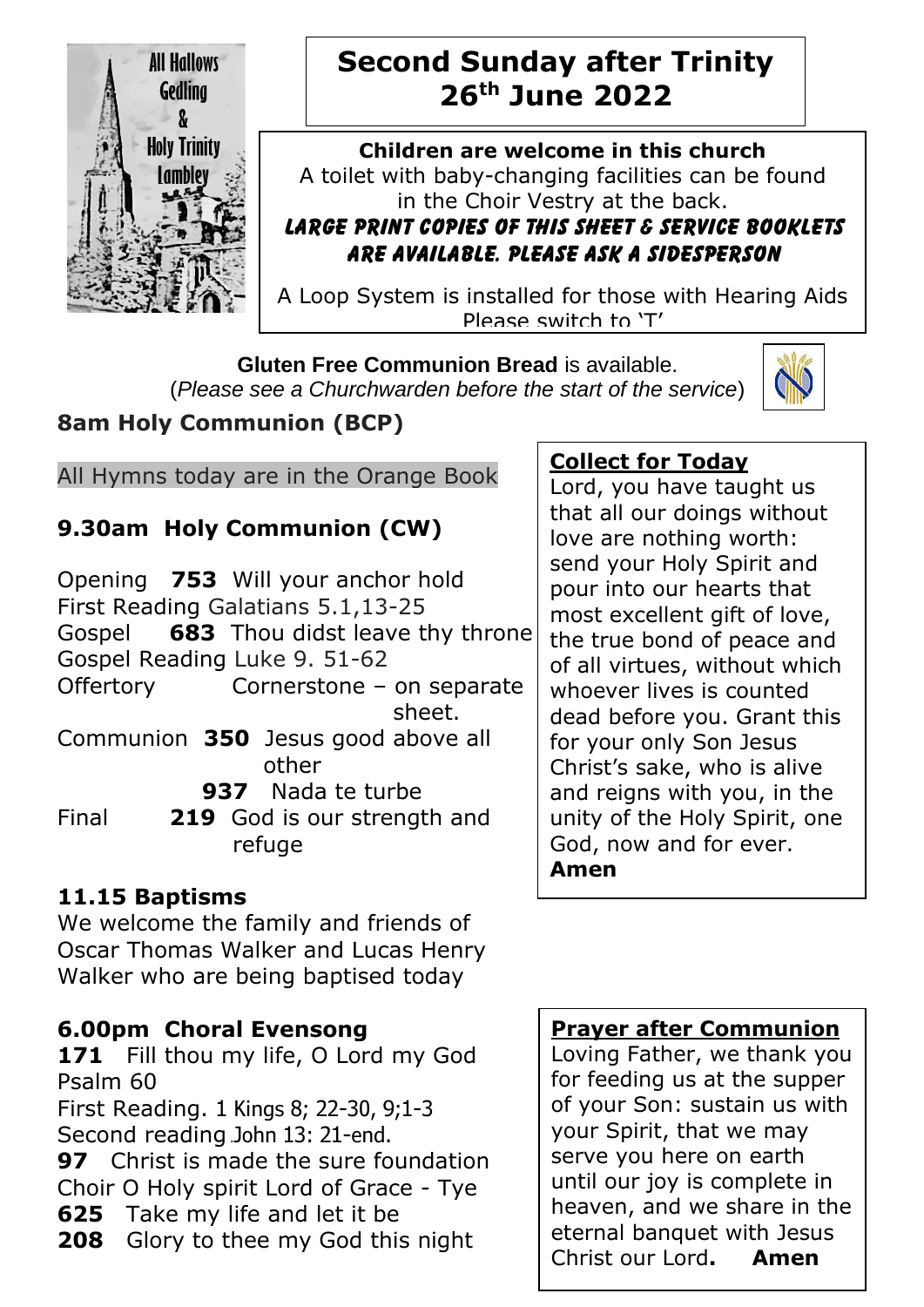|                                                                                                                                                                                                                                                                                                                               |                                                         | Please join us for light refreshments following our $9.30$ am service                                          |                                                                                             |
|-------------------------------------------------------------------------------------------------------------------------------------------------------------------------------------------------------------------------------------------------------------------------------------------------------------------------------|---------------------------------------------------------|----------------------------------------------------------------------------------------------------------------|---------------------------------------------------------------------------------------------|
| <b>Services this week</b>                                                                                                                                                                                                                                                                                                     |                                                         |                                                                                                                |                                                                                             |
| $9.30$ am<br>Wednesday<br><b>Holy Communion</b>                                                                                                                                                                                                                                                                               |                                                         |                                                                                                                |                                                                                             |
| <u> Next Sunday – 3<sup>rd</sup> July Third Sunday after Trinity</u>                                                                                                                                                                                                                                                          |                                                         |                                                                                                                |                                                                                             |
| 8am                                                                                                                                                                                                                                                                                                                           |                                                         | Holy Communion (BCP) 9.30 am Morning Praise                                                                    | 6pm<br>Evensong                                                                             |
| Please use this Prayer Diary as a part of your daily prayer<br><b>Parish Prayer Diary</b>                                                                                                                                                                                                                                     |                                                         |                                                                                                                |                                                                                             |
| Please pray for:<br><b>The Sick:</b> Kate Lincoln, Sheila Richards, Hilary Cartwright<br>The Departed: Clive Lebeter<br><b>The Staff and Residents</b> of Beacon Lodge<br>Today we especially pray for Rev Mic Johnson as he retires from his incumbency<br>at Gedling and Lambley. We wish Mic and Ani well in their future. |                                                         |                                                                                                                |                                                                                             |
|                                                                                                                                                                                                                                                                                                                               | Thought for Today   In our Diocese                      |                                                                                                                | <b>In our Parish</b>                                                                        |
| Sunday                                                                                                                                                                                                                                                                                                                        | is, and who was and<br>who is to come<br>Revelation 1:4 | Peace from him who   Kneesal C of E Primary  <br>School                                                        | <b>Blackhill Drive</b><br>Orlando Drive<br><b>Highclere Drive</b><br>Church Street, Lambley |
| Monday                                                                                                                                                                                                                                                                                                                        | Every day I will bless<br>You.<br>Psalm 145:2           | Ranby C of E Primary<br>School                                                                                 | <b>Gedling Road</b><br><b>Burton Road</b><br><b>Burton Close</b><br>The Dumbles, Lambley    |
| Tuesday                                                                                                                                                                                                                                                                                                                       | Search me, O God,<br>and know my heart.<br>Psalm 139:23 | Diocesan Board of<br>Education                                                                                 | Doveridge Road<br>Doveridge Avenue<br>Green Lane, Lambley                                   |
| Wednesday<br>Peter & Paul<br>Apostles                                                                                                                                                                                                                                                                                         | Christ will give you<br>light.<br>Ephesians 5:14        | We pray for teachers and<br>teaching assistants in all<br>schools across the diocese                           | Manor Road<br><b>Manor Crescent</b><br>Mapperley Plains,<br>Lambley                         |
| Thursday                                                                                                                                                                                                                                                                                                                      | Walk as children of<br>light.<br>Ephesians 5:8          | We pray for schools<br>and their vital work<br>with children and<br>young people                               | <b>Eastmore Drive</b><br><b>Station Road</b><br>Elm Drive<br>Spring Lane, Lambley           |
| Friday                                                                                                                                                                                                                                                                                                                        | Put your trust in the<br>Lord.<br>Psalm 4:5             | We pray for cleaners,<br>kitchen and office staff<br>and site managers in<br>all schools across the<br>diocese | Conway Road<br>Conway Avenue<br><b>Conway Crescent</b><br>Main Street, Lambley              |
| Saturday                                                                                                                                                                                                                                                                                                                      | His understanding is<br>infinite.<br>Psalm 147:5        | Prayer for the<br>Secretary of State for<br>education Nadhim<br>Zahawi                                         | Freeman's Terrace<br>Freeman's Road<br>Cromwell Crescent,<br>Lambley                        |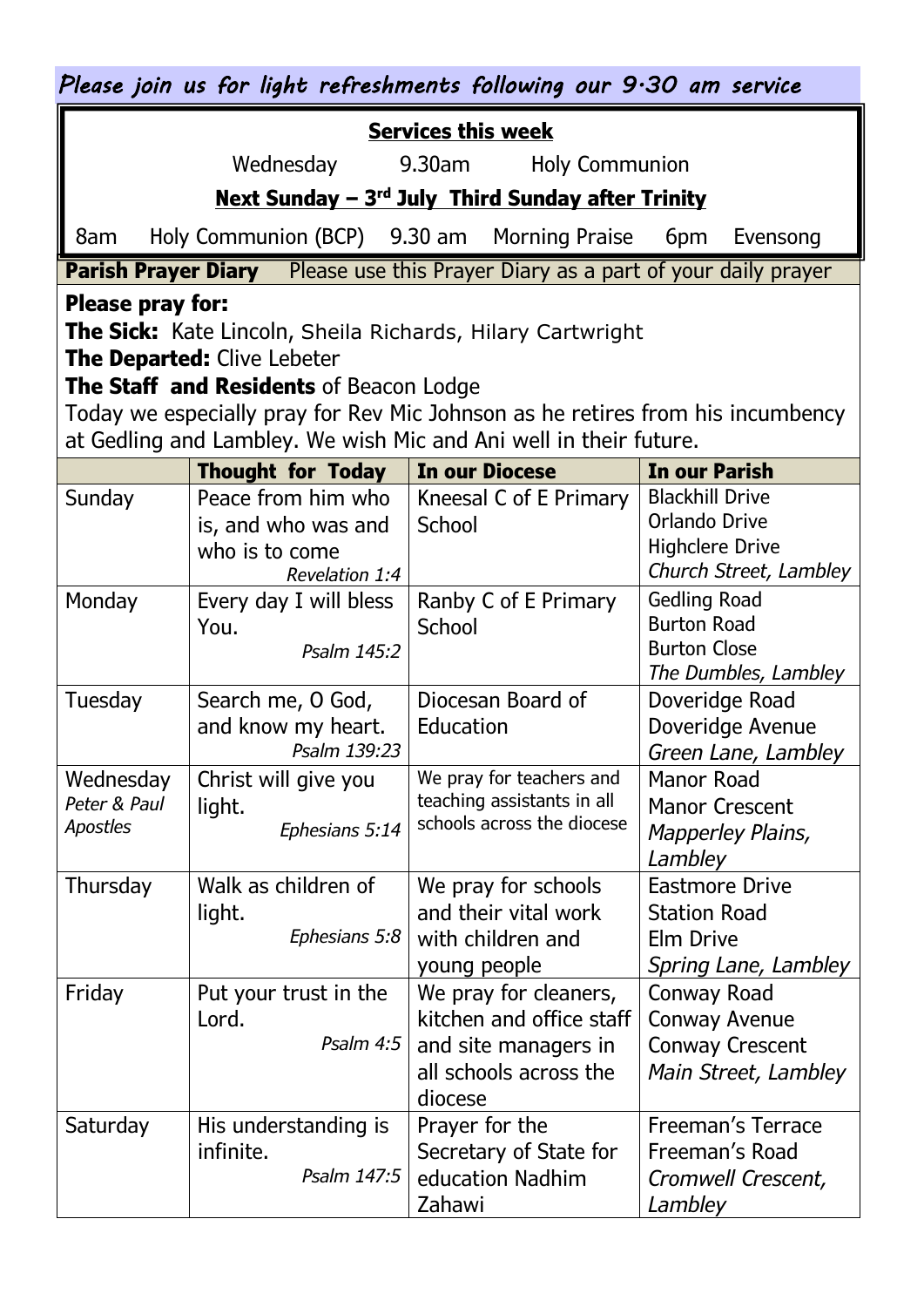#### **Dates for your Diary**

#### **Saturday 2nd July 10am-12noon**

Benefice Office Time for the booking of weddings and baptisms at Holy Trinity Church Lambley and All Hallows Church Gedling.

### **Saturday 2nd July 11am -2pm**

Nottingham University Bellringers will attempt to ring a full Peal of 5000 changes.

#### **Saturday 9th July 9.30m**

All Hallows Men's Fellowship Breakfast at the Willowbrook

**Saturday 9th July3pm -5pm** Messy Church

 $\overline{a}$ 



# **Saturday 16th July 6.30pm-7.30pm**  *Nottingham Boys Choir Summer Concert*

Tickets: Adults £5 and under 16s £2 *Pre-concert refreshments and cakes available to buy, and Raffle* 

#### **All Hallows Summer Fair. Saturday 16th July In All Hallows Church 10am - 12 noon.**

Come along to join us, have a gossip and tea or coffee. Also Cakes and Jams, Raffle, Tombola, Jewellery, Historic Photographs of Gedling, Display about Gedling and All Hallows through 100 years of the All Hallows Magazine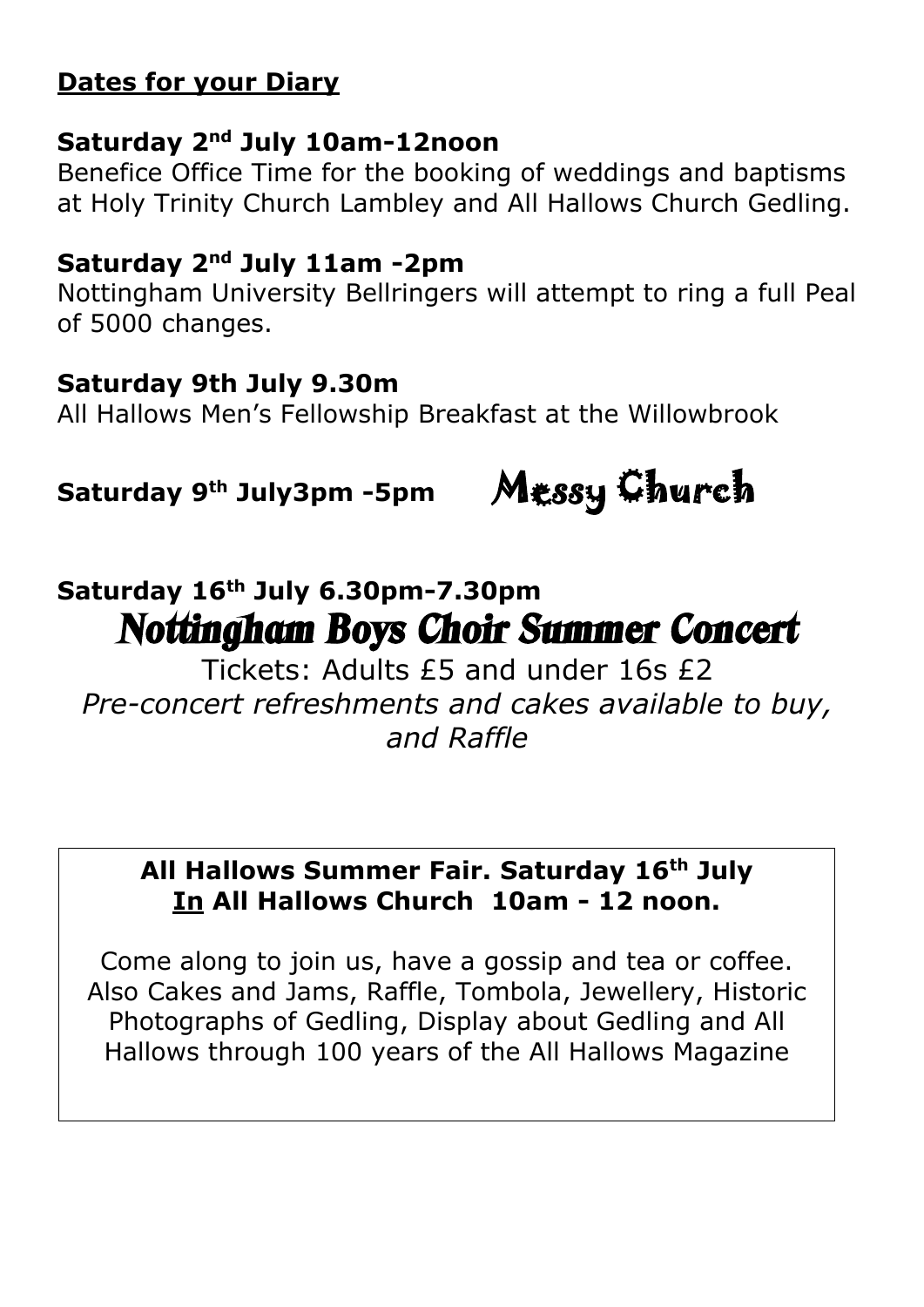## WANTED for the Summer Fair

We would like to include a stall, selling items that can be used in craftwork such as - knitting wool, felt, buttons, beads, cross stitch, patchwork materials.

> Do you have any items that you no longer need? Please bring them along to church





The telephone befriending scheme is operated by fully trained and safeguarded Christian volunteers. It is open to anyone who would benefit from support both within and beyond the immediate church community. For self-referrals, on behalf of someone else and further details please contact The Ark: theark@thearkgedling.org.uk or phone 0800 9991506

**Items for the next Pew Leaflet should reach Dorothy Ritchie on [dorothy.ritchie23@gmail.com](mailto:dorothy.ritchie23@gmail.com) by 6pm on Wednesday** 

Rector: Reverend Mic Johnson *0115 987 2717* Email: [michael.johnsons@hotmail.com](mailto:michael.johnsons@hotmail.com) Associate Priests: Reverend Jean Lamb *07851 792552 / 0115 958 5892* Reverend Keith Williams *0115 961 4850* Church: *0115 6481208* Email: [allhallows.gedling@btconnect.com](mailto:allhallows.gedling@btconnect.com) Why not visit our website? [http://www.allhallowsgedling.co.uk](http://www.allhallowsgedling.co.uk/)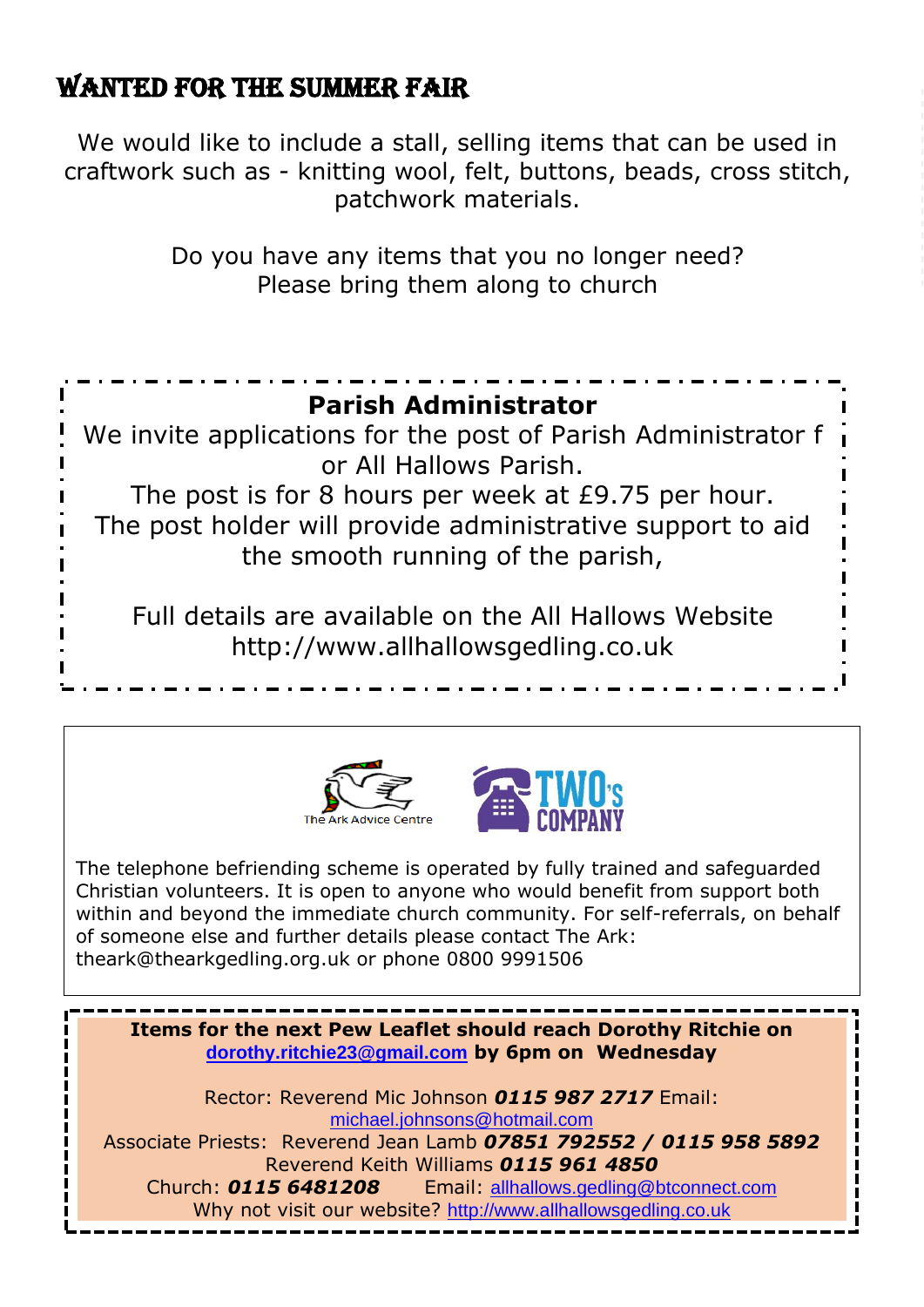#### **Galatians 5.1,13-25**

For freedom Christ has set us free. Stand firm, therefore, and do not submit again to a yoke of slavery.

For you were called to freedom, brothers and sisters; only do not use your freedom as an opportunity for self-indulgence, but through love become slaves to one another. For the whole law is summed up in a single commandment, 'You shall love your neighbour as yourself.' If, however, you bite and devour one another, take care that you are not consumed by one another.

Live by the Spirit, I say, and do not gratify the desires of the flesh. For what the flesh desires is opposed to the Spirit, and what the Spirit desires is opposed to the flesh; for these are opposed to each other, to prevent you from doing what you want. But if you are led by the Spirit, you are not subject to the law. Now the works of the flesh are obvious: fornication, impurity, licentiousness, idolatry, sorcery, enmities, strife, jealousy, anger, quarrels, dissensions,

factions, envy, drunkenness, carousing, and things like these. I am warning you, as I warned you before: those who do such things will not inherit the kingdom of God.

By contrast, the fruit of the Spirit is love, joy, peace, patience, kindness, generosity, faithfulness, gentleness, and self-control. There is no law against such things. And those who belong to Christ Jesus have crucified the flesh with its passions and desires. If we live by the Spirit, let us also be guided by the Spirit.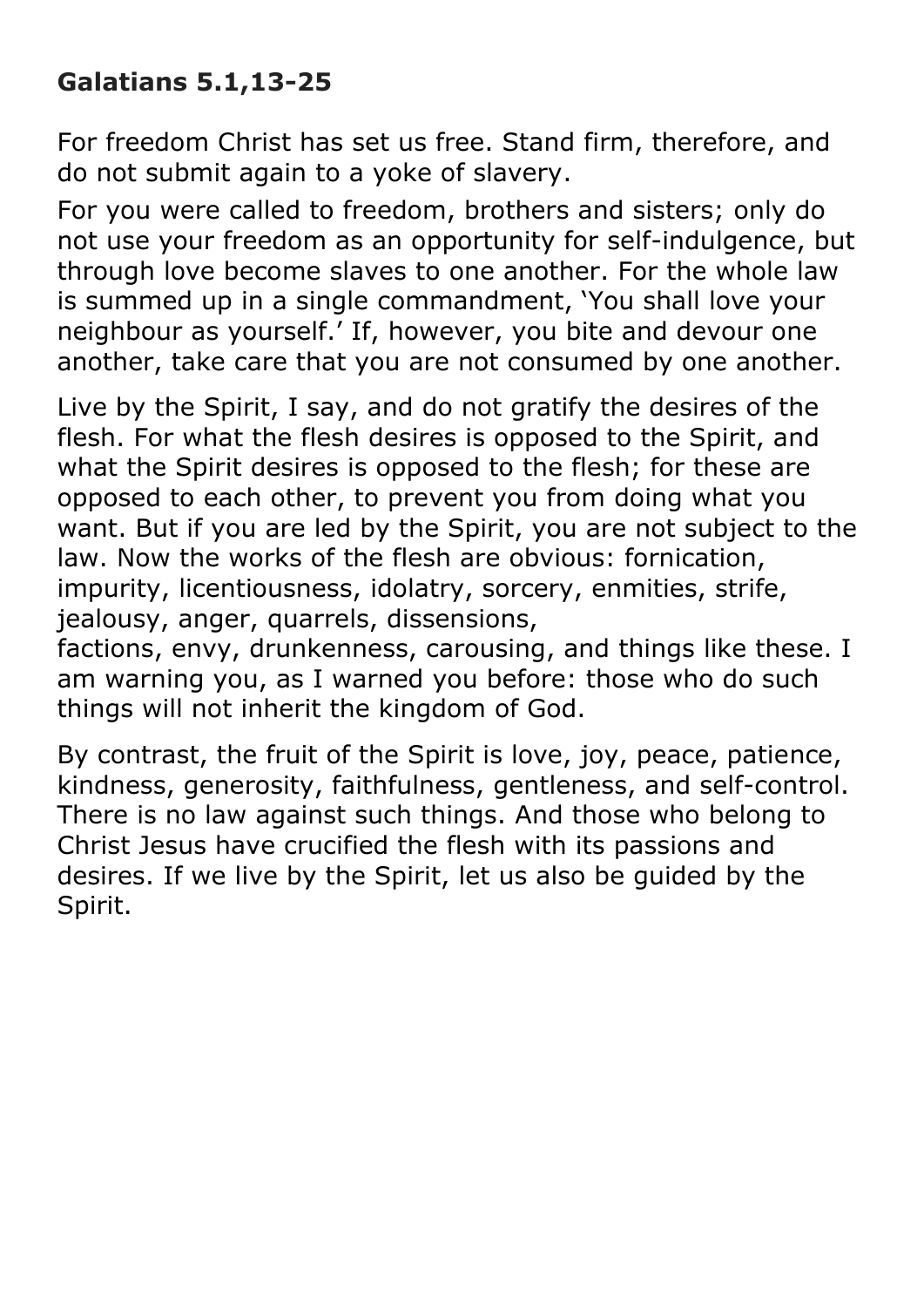#### **Luke 9. 51-62**

When the days drew near for him to be taken up, he set his face to go to Jerusalem. And he sent messengers ahead of him. On their way they entered a village of the Samaritans to make ready for him; but they did not receive him, because his face was set towards Jerusalem. When his disciples James and John saw it, they said, 'Lord, do you want us to command fire to come down from heaven and consume them?' But he turned and rebuked them. Then they went on to another village.

As they were going along the road, someone said to him, 'I will follow you wherever you go.' And Jesus said to him, 'Foxes have holes, and birds of the air have nests; but the Son of Man has nowhere to lay his head.' To another he said, 'Follow me.' But he said, 'Lord, first let me go and bury my father.' But Jesus said to him, 'Let the dead bury their own dead; but as for you, go and proclaim the kingdom of God.' Another said, 'I will follow you, Lord; but let me first say farewell to those at my home.' Jesus said to him, 'No one who puts a hand to the plough and looks back is fit for the kingdom of God.'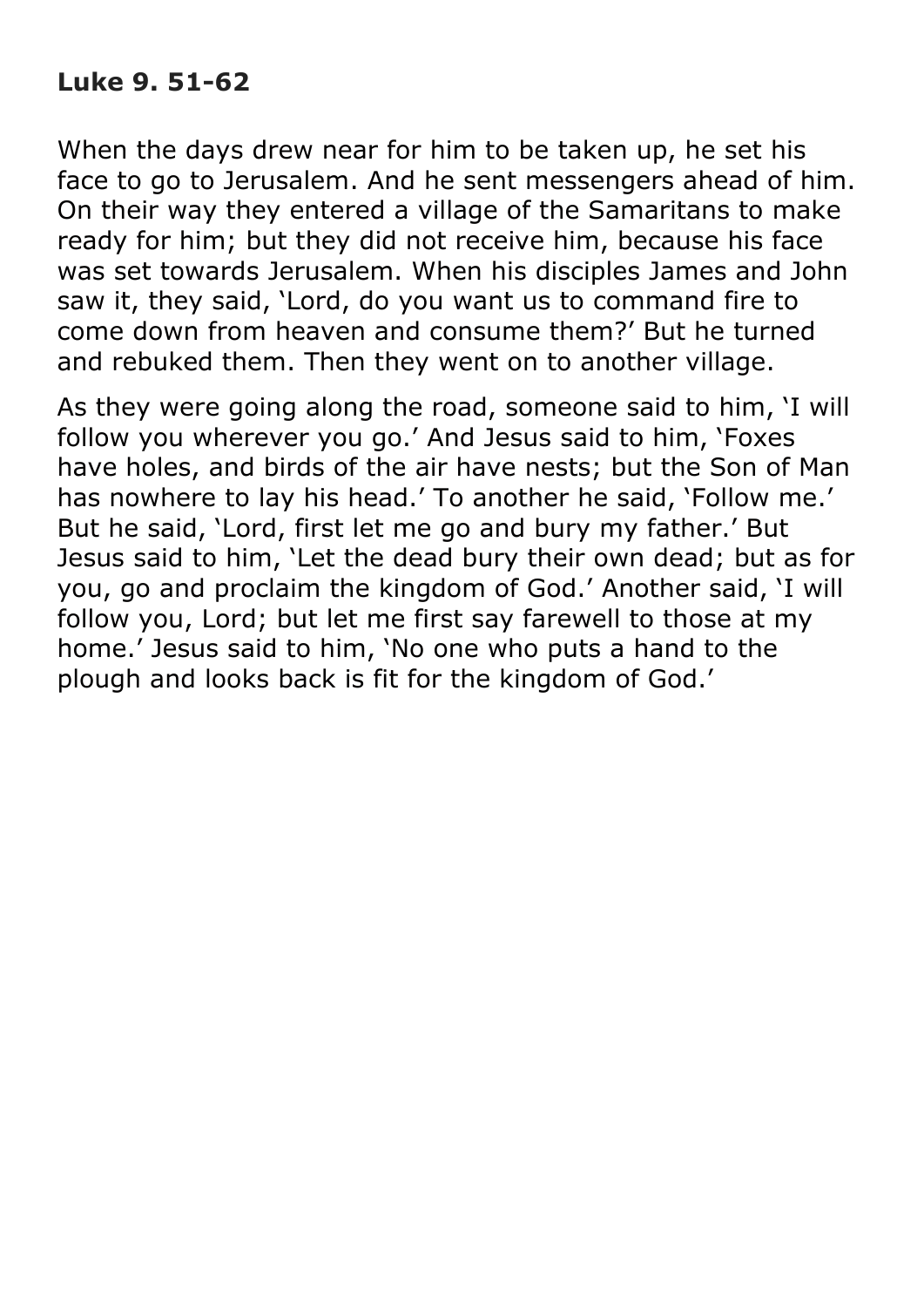## **Intercessions from Keith Hollingworth**

We offer you prayers for your Church, its clergy and people. As members of Christ's earthly community, remind us that at the heart of our ministry is the force of Baptism, our rebirth in the spirit of love. Whether it is in your sacrament or in our daily witness to the regeneration of our own lives, we pray for constancy in the obedience of your greatest commandment to love and forgive one another

Lord in your mercy **hear our prayer**

We pray for a world in serious conflict, a world in pain, seemingly cut off from your renewing love by its obstinacy and folly, in the lust for power. Hold above the heads of all Your people the waters of Baptism, the streams of living water, poised to flow, by Your guidance, but are often repudiated by human arrogance and conceit. As mankind increasingly drives itself towards a dismal possible apocalyptic end, ignoring its creators will, to cleanse, we ask you to regenerate, and redeem us all. Make us aware of our peril, Lord, that in the spirit of contrition we may be saved.

Lord in your mercy **hear our prayer**

We pray for our community and its life, for our homes and schools. We are reminded that it is primary through the local community that we as individuals can exert an influence upon the quality of life to which we aspire. It is in the community structure that our witness to the principles of Christ love can be most keenly felt. Help us, Lord, that by your example, the power of our Lord may be born anew in the spirit of fairness and compassion for all its citizens.

Lord in your mercy **hear our prayer**.

We offer prayers for those in need, the sick, the poor, and especially those without our true faith to sustain them. Teach us, Lord, that those who suffer, require an extra portion of our concern and compassion, a concentrated participation in that new life of spiritual power into which we are all baptised. Lord, make us generous in sharing those spiritual gifts which you offer us, especially today, as we say a fond farewell to our Revd Mic Johnson. May you grant him the peace, love and harmony he deserves as he commences a new chapter of life. We thank you for his teachings and leadership, knowing that he leaves All Hallows Gedling, a better place for his presence and Ministry

Lord in your mercy **hear our prayer**